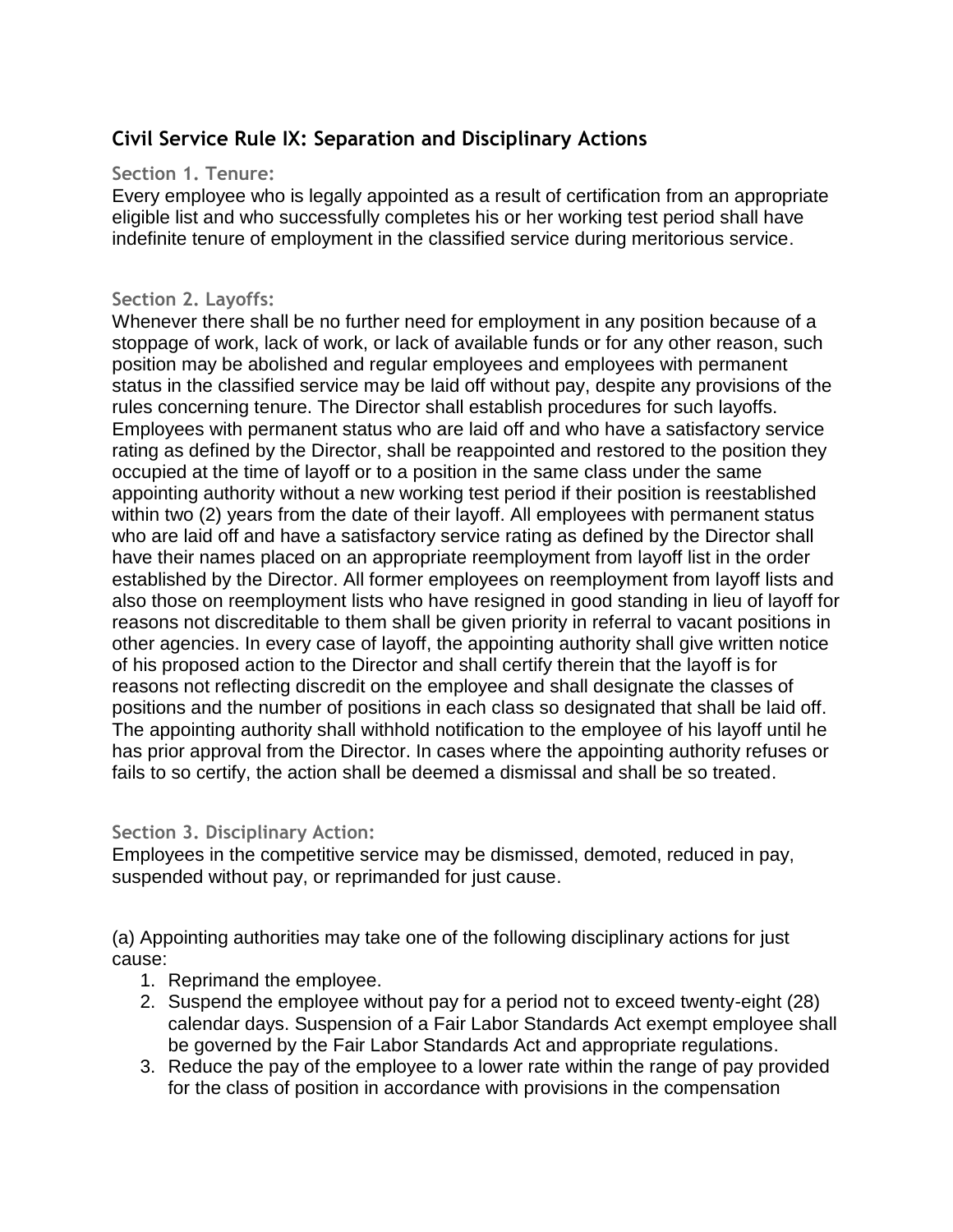ordinance then in effect. A Fair Labor Standards Act exempt employee cannot be reduced to a lower rate within the range of pay provided for the class.

- 4. Demote the employee to a class of position in which, in the opinion of the appointing authority, the employee will be able to function successfully.
- 5. Dismiss the employee from the City Service.

(b) Employees in the competitive service who have not attained permanent civil service status may be removed or otherwise disciplined and shall not have right of appeal in accordance with Rule XIII.

#### **Section 4. Procedure in Disciplinary Actions:**

`

(a) Reprimand: The appointing authority shall notify the Director of Personnel, in the manner and form prescribed by him, whenever an employee is issued a written reprimand. Such written reprimand shall be placed in the employee's official Department of Personnel employment file.

(b) Suspensions without pay and reductions in pay: The appointing authority shall notify the Director, in the manner and form prescribed by him, whenever any employee is suspended or reduced in pay indicating the reasons therefor and the duration of the suspension or reduction in pay and such action shall not be revocable by the Director, except in instances when such actions are not in compliance with the provisions of the Charter and ordinances and these rules. Suspensions shall not exceed twenty-eight (28) calendar days for any one offense and suspensions shall not total more than twenty-eight (28) days in any twelve (12) successive months. Any reduction in pay shall be made in accordance with procedures established in the compensation ordinance.

(c) Dismissal and Demotion: Any dismissal or demotion shall be reported to the Director in the manner and form prescribed by him. A copy of said notice shall be given to the employee and shall include a notice of the employee's right of appeal and the reasons for the action. The Director shall, within a reasonable time, in every such case, review the circumstances surrounding the action to assure that it is being taken on the grounds of merit and fitness. In the event the action is approved, the Director shall advise the employee of the approval. In the event the action is disapproved, the Director shall notify both the appointing authority and the employee and the employee shall be continued in the same status in the position, providing, however, that the appointing authority shall retain the right of appeal to the Commission. Such appeal from the decision of the Director shall be taken in accordance with Rule XIII.

(d) Removal by the Director for fraud or other acts to the prejudice of the service. The Director shall remove any employee at once if he finds, after investigation and after giving the employee notice and an opportunity to be heard, that the employee was appointed as the result of fraud or a material misstatement of fact, or that the employee